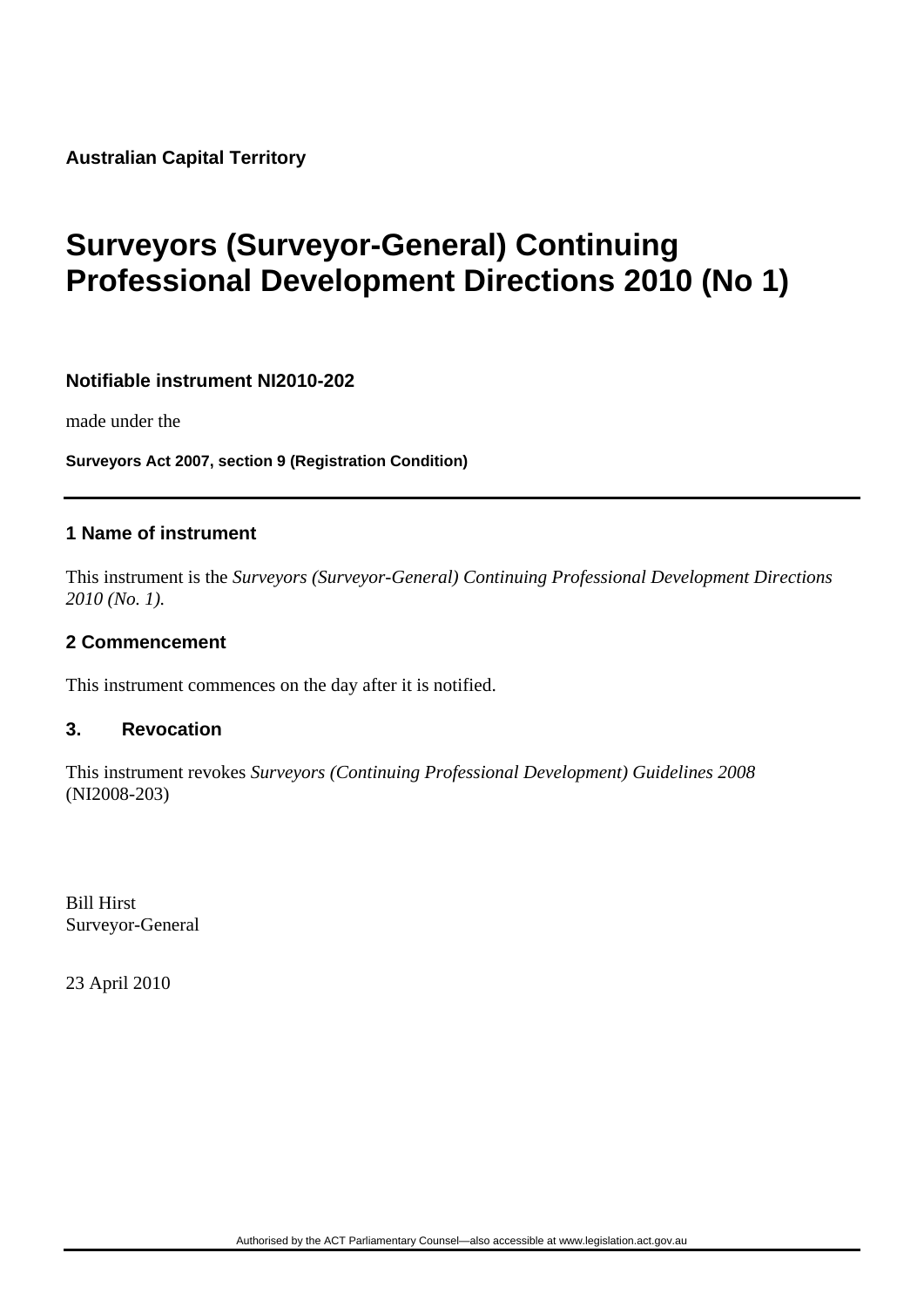

**ACT Planning & Land Authority** 

# **SURVEYOR-GENERAL DIRECTION**

# **CONTINUING PROFESSIONAL DEVELOPMENT FOR REGISTERED SURVEYORS**

# Established in accordance with the Surveyors Act 2007 (ACT) Section 9 (2)

Endorsed by the Survey Practice Advisory Committee - March 2010

Edition 2 (Previously Guideline 6) March 2010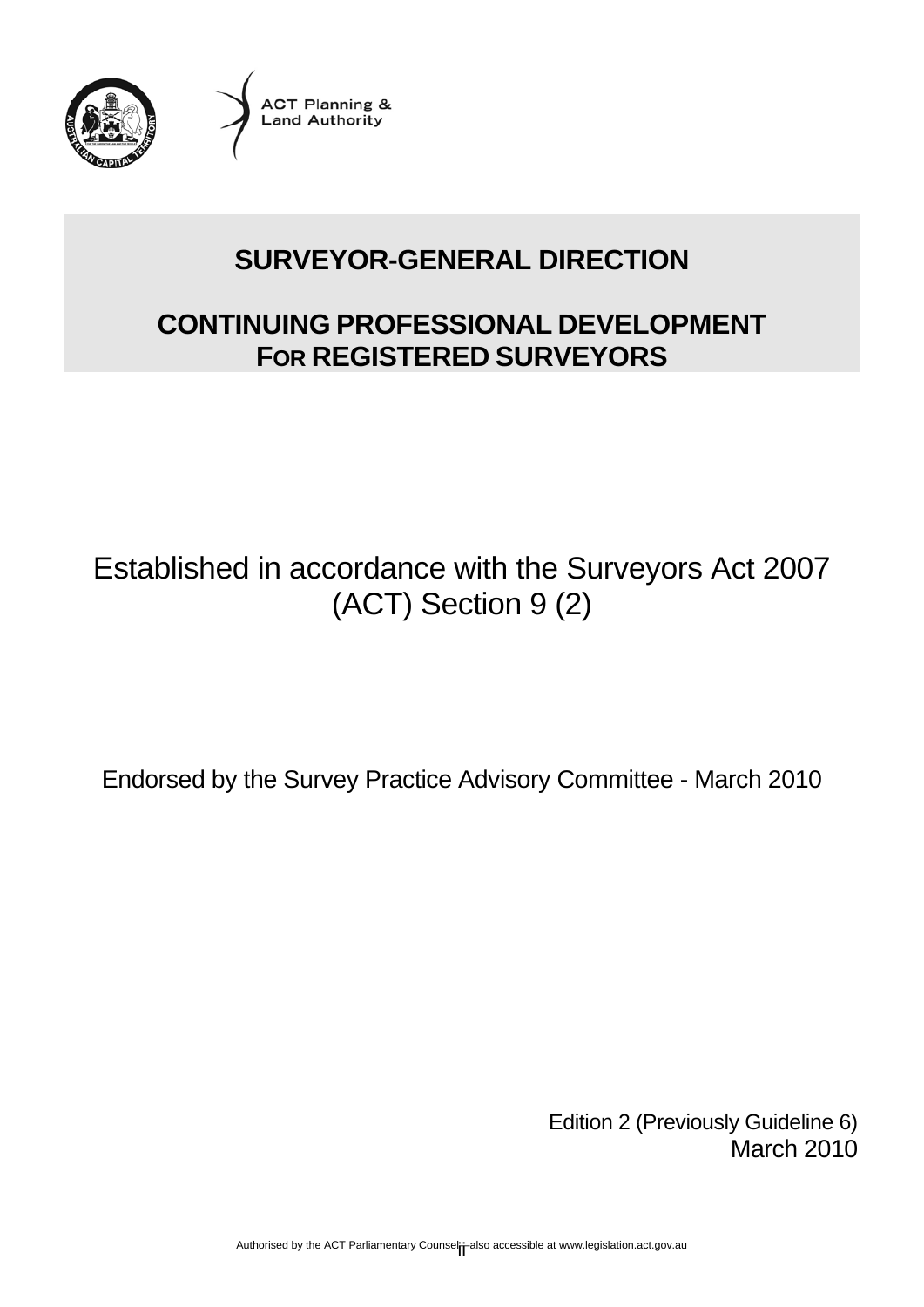#### <span id="page-2-0"></span> $\overline{\mathbf{1}}$ **Table of Contents**

| 1                |     |                                                                                                    |  |
|------------------|-----|----------------------------------------------------------------------------------------------------|--|
| $\boldsymbol{2}$ |     |                                                                                                    |  |
| 3                |     |                                                                                                    |  |
| 4                |     |                                                                                                    |  |
| 5                |     |                                                                                                    |  |
|                  | 5.1 |                                                                                                    |  |
|                  | 5.2 |                                                                                                    |  |
|                  |     | $\bullet$                                                                                          |  |
|                  |     | $\bullet$                                                                                          |  |
|                  |     | $\bullet$                                                                                          |  |
|                  |     | $\bullet$                                                                                          |  |
|                  |     | $\bullet$                                                                                          |  |
|                  |     | Research and Writing of Technical Publications and Presentation of Technical Paper: 8<br>$\bullet$ |  |
| 6                |     |                                                                                                    |  |
|                  | 6.1 |                                                                                                    |  |
|                  | 6.2 |                                                                                                    |  |
|                  | 6.3 |                                                                                                    |  |
| $\overline{7}$   |     |                                                                                                    |  |
| 8                |     |                                                                                                    |  |
| 9                |     |                                                                                                    |  |
| 10               |     |                                                                                                    |  |
| 11               |     |                                                                                                    |  |
| 12               |     |                                                                                                    |  |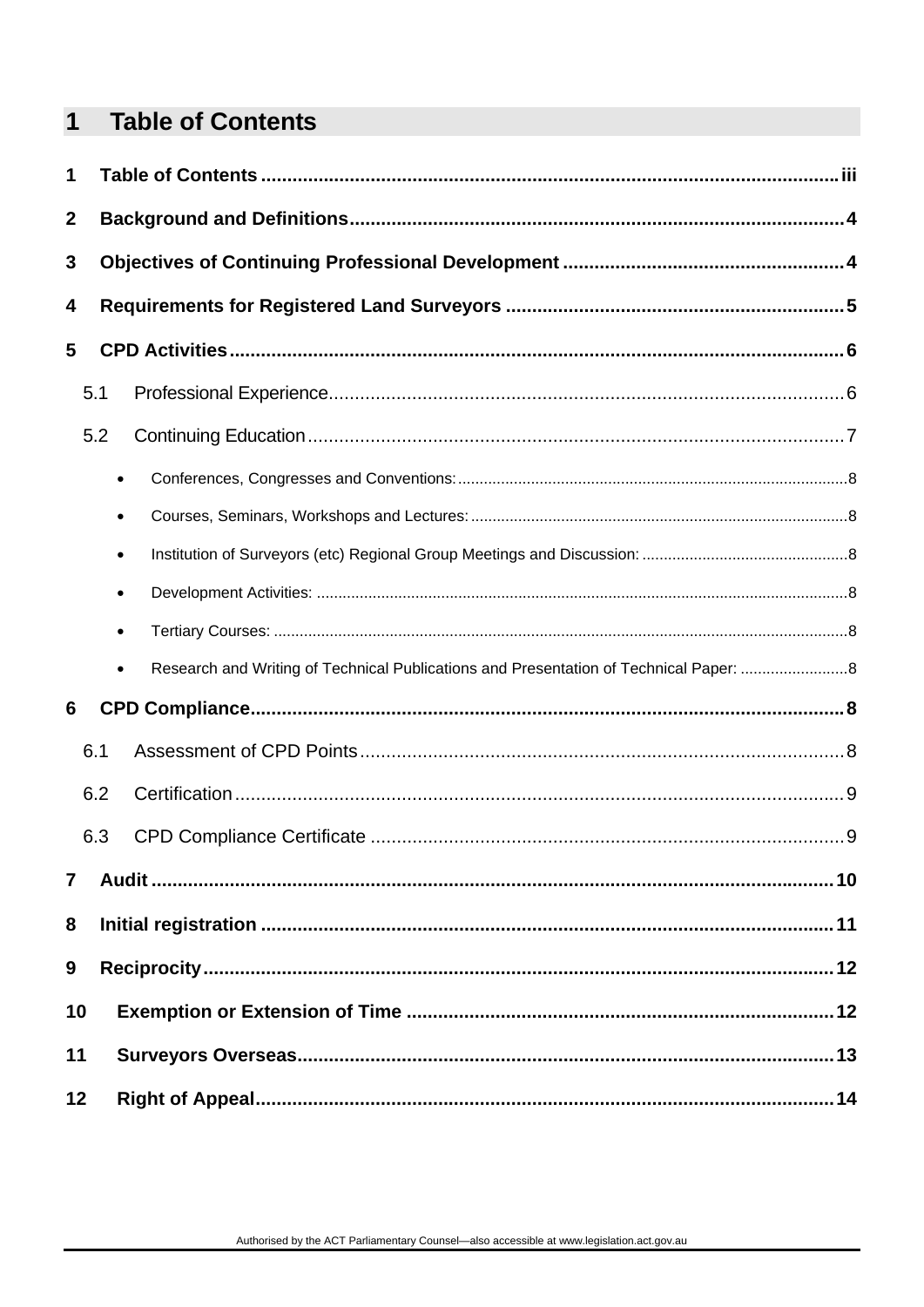#### \_\_\_\_\_\_\_\_\_\_\_\_\_\_\_\_\_\_\_\_\_\_\_\_\_\_\_\_\_\_\_\_\_\_\_\_\_\_\_\_\_\_\_\_\_\_\_\_\_\_\_\_\_ **CONTINUING PROFESSIONAL DEVELOPMENT**

<span id="page-3-0"></span>Note: These directions have been based upon the NSW Board of Surveying and Spatial Information (BOSSI) 'Continuing Professional Development Determinations' (the Determinations). It is a condition of registration as a surveyor within the ACT to undertake continual professional development in accordance with these directions. For surveyors with joint ACT / NSW registration, compliance with the Determinations is considered to be compliance with these directions.

# **2 Background and Definitions**

'Continuing Professional Development' ("CPD") has been defined as *"the process by which a professional surveyor maintains and develops the ongoing quality and relevance of his/her professional practice."*

To enable CPD to be consistently and fairly administered and to assist surveyors to comply with the CPD Directions the Surveyor-General, in consultation with the Survey Practice Advisory Committee (SPAC) has prepared this document for distribution to all surveyors registered in the Australian Capital Territory.

Under Section 9 (1) of the Surveyors Act 2007 (ACT), it is a condition of a surveyor's registration that the surveyor undertakes continuing professional development in accordance with directions. These directions have been established under Section 9(2) for that purpose.

Recognising the fact that the majority of surveyors registered in the ACT are also registered in NSW, these directions have been developed to be compatible with the CPD requirements of the NSW Board of Surveying and Spatial Information (the Board) to the extent possible.

#### **For surveyors with joint ACT/NSW registration, compliance and acceptance with the Board's CPD Determination will be considered to be compliance with these directions**.

In this document:

The Act means the Surveyors Act 2007 (ACT)

the Board means the NSW Board of Surveying and Spatial Information.

The Surveyor-General means the Surveyor-General of the ACT as defined by the Surveyors Act 2007 (ACT)

Jointly registered surveyors means surveyors who are registered with both the Surveyor-General and the Board.

ACT only registered surveyors means surveyors registered with the Surveyor-General however not registered with the Board. ACT only registered surveyors may have registration in another jurisdiction (other than NSW) however they will be considered to have only ACT registration for the purposes of CPD requirements and compliance.

## **3 Objectives of Continuing Professional Development**

Through the implementation and maintenance of a Continuing Professional Development requirement, the Surveyor-General of the ACT, in consultation with the Board, has set a number of objectives for registered surveyors: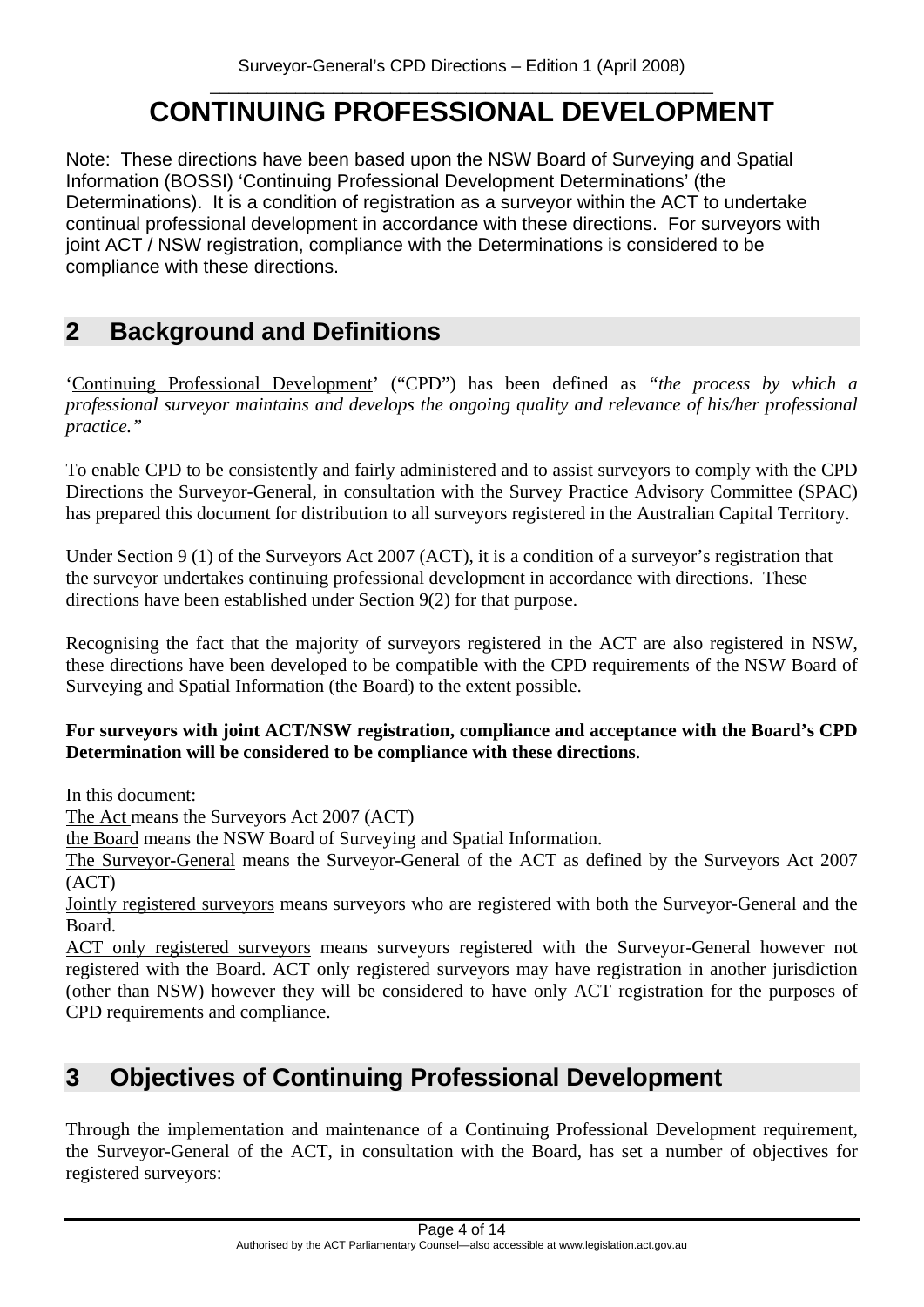- <span id="page-4-0"></span>To maintain professional service in surveving at the peak level of competence;
- ♦ To encourage the sharing of ideas amongst surveyors in common fora;
- To improve the quality of surveying services to the community;
- To extend an individual's professional knowledge;
- To preserve and enhance the high standard of professional performance by surveyors throughout their career;
- To increase individual survevor's capabilities as a contribution to national development;
- To encourage relevant Continuing Professional Development activities by employers of professional surveyors as part of their employees' normal duties.

### **4 Requirements for Registered Land Surveyors**

The Surveyor-General requires surveyors applying for renewal of annual registration to certify that they have met the continuing professional development (CPD) requirements set by these directions for the period prior to renewal. This CPD period is aligned to the financial year, extending from 1 July in one year to 30 June in the following year.

Proof of compliance with these directions is demonstrated through the surveyor's attainment of CPD 'points'. As a rule, one CPD point is awarded for each hour in attendance at any recognised and assessed CPD activity as detailed in Section 5. This may take the form of a lecture, seminar, workshop, conference or demonstration. Points may also be awarded for the research, preparation and initial presentation of papers at such activities and/or for the publication of technical papers, in accordance with these directions.

The Surveyor-General's requirements for compliance with the Continuing Professional Development Determination are:

- 1. a minimum of 15 points per annum without provision for carry over of surplus points into the following year.
- 2. for registered land surveyors, at least 3 NSW / ACT specific cadastral points to be included in this minimum of 15 points. Note that ACT and NSW cadastral points are considered to be equivalent for CPD requirements.
- 3. The remainder of the 15 points are in 'Survey Practice'.

'Survey Practice' includes survey matters related to:

- Technology Use related to Surveying
- Infrastructure and Engineering
- Environment and Planning
- Building Development
- Subdivision Development
- Project Management
- Professional Practice Management
- Mine surveying, Planning and Development
- Risk Management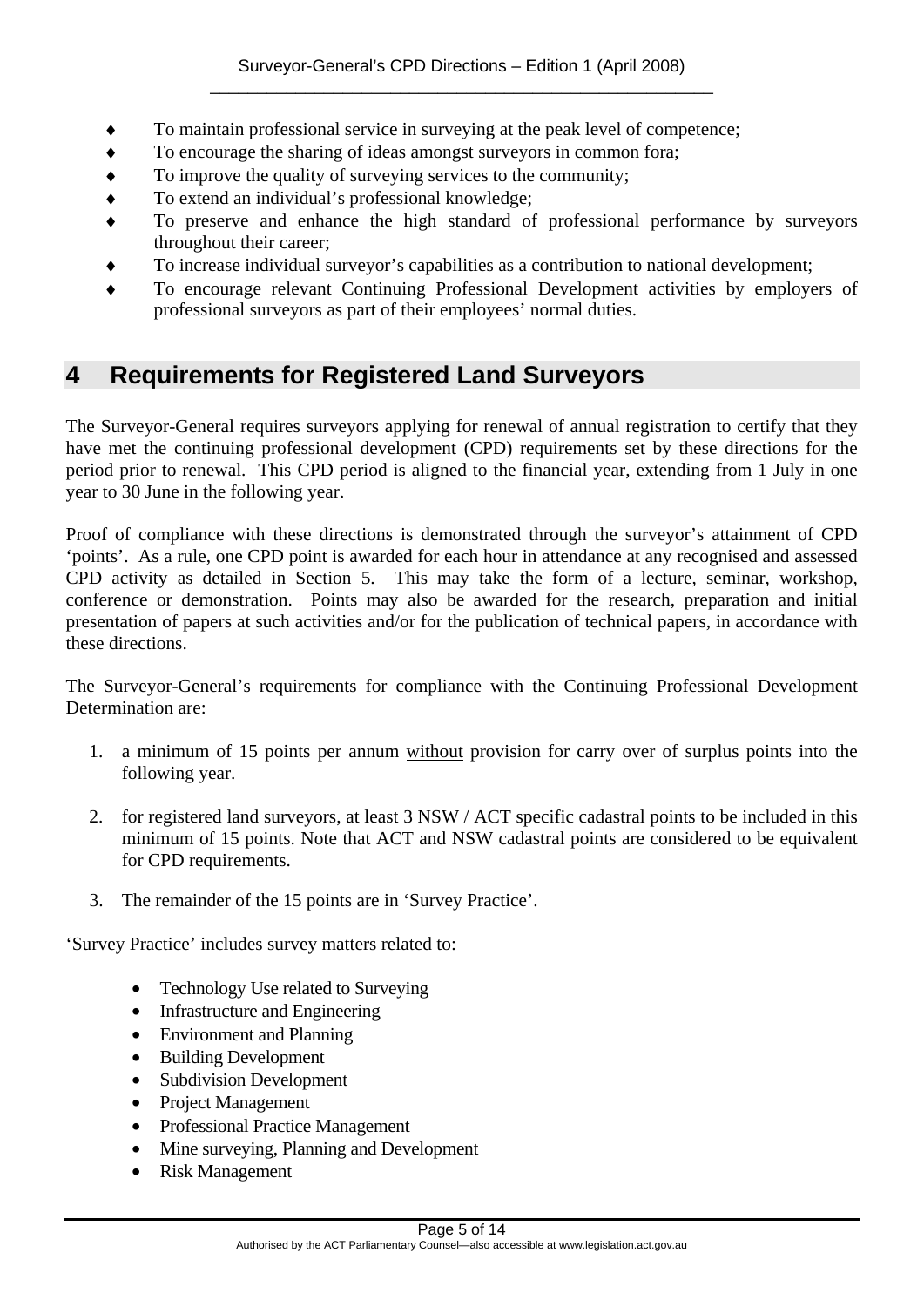<span id="page-5-0"></span>Any excess cadastral points can be counted as 'Survey Practice' points in the total of 15 points (minimum) gained during the CPD period.

For the purpose of CPD assessment, 'cadastral' has been defined as "anything to do with the determination and delimitation of rights and interests of parties in real property".

For the purpose of CPD assessment, 'Infrastructure and Engineering' has been defined as anything to do with:

- Urban road design; Urban drainage design; Urban contract supervision
- Rural road design; Rural drainage design; Rural contract supervision
- Water mains design; Water mains contract supervision
- Sewer mains design; Sewer mains contract supervision
- On site detention and drainage design

For the purpose of CPD assessment, 'Environment & Planning' may include Project Management; Effective Communication, Negotiation & Mediation; Economics of Development; Professional Ethics and; Legislation & Governance as included in the Certified Practising Planner course provided by the Planning Institute of Australia.

For the purpose of CPD assessment, 'Risk Management' includes but is not necessarily restricted to areas such as Risk Averse Procedures and Practices, Occupational Health & Safety, Quality Assurance and Professional Liability.

It is strongly emphasised that each CPD twelve month period ends on June 30 and the required points should have been achieved by this date.

## **5 CPD Activities**

Any CPD undertaking should seek to complement and update existing knowledge, enhance skills or prepare a surveyor for additional responsibilities or tasks. Courses and activities must be relevant to the surveyor's immediate or long-term needs, in relation to the practice of surveying.

A surveyor's CPD should relate to the theory and general practice of surveying in its broadest sense. However, content could also include education for, and acquisition of, other skills and related professional practices including business management, environmental management, and professional responsibilities.

Evidence of CPD must be made available to the Surveyor-General for the assessment of compliance with these directions.

#### **5.1 Professional Experience**

Acceptable CPD activities include but are not restricted to:

- Being a personal member of a professional organisation which issues a professional journal, accruing 1 CPD point per organisation to a maximum of 2 'Survey Practice' CPD points per CPD period;
- Attendance, to a *total* maximum allowable points for *all* service on *all* Committees and Sub-Committees of 6 CPD points per CPD period: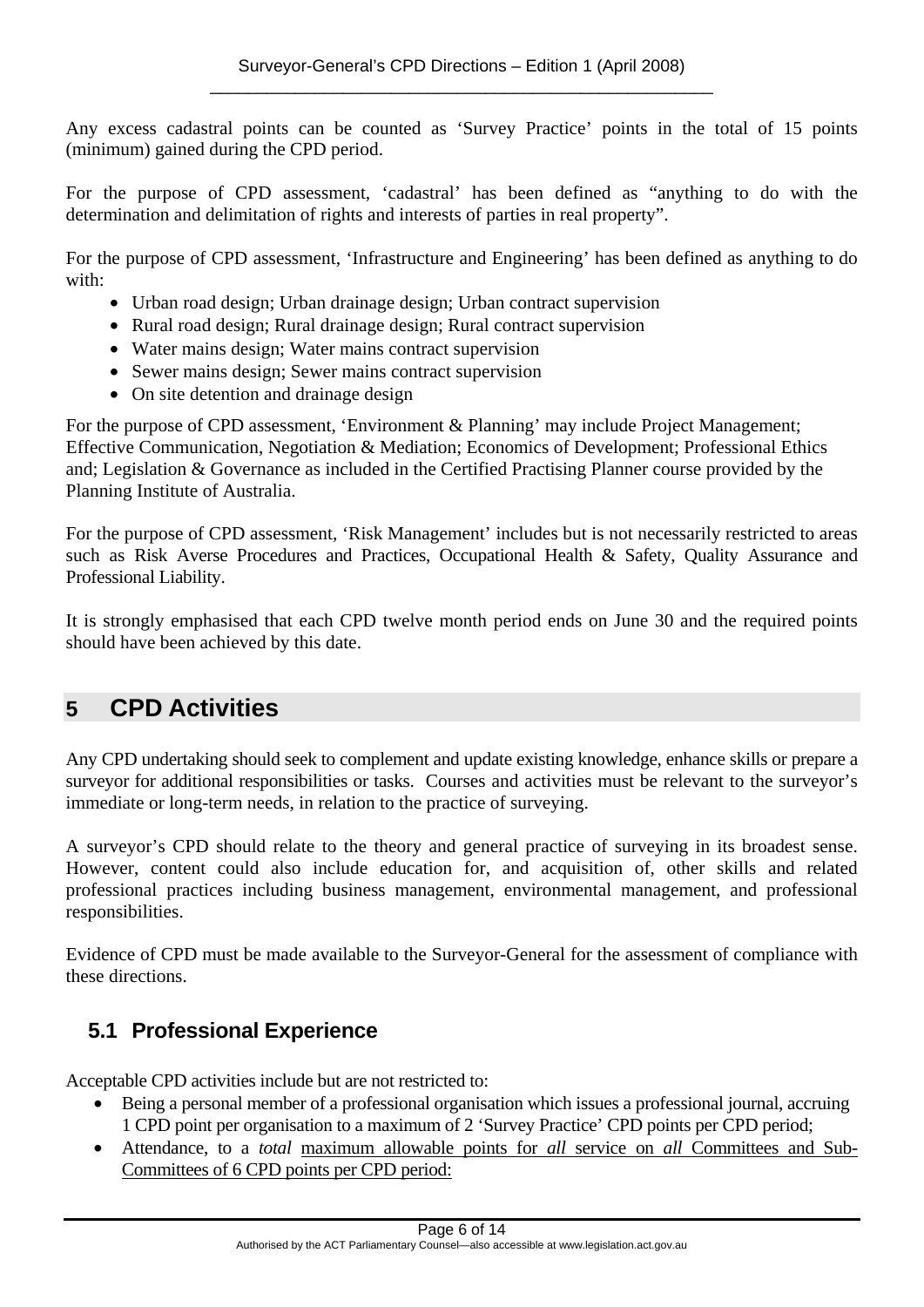- <span id="page-6-0"></span>¾ at a professional surveying organisation's meetings (for example, the Executive Committee of the Canberra Division of the Institution of Surveyors);
- $\triangleright$  at a professional surveying organisation's sub-committee meetings;
- ¾ at technical committee meetings of Local Government or State Government instrumentalities;
- Supervising Surveyor activities for enrolled, financial, candidates to a maximum of 1 cadastral and 2 'Survey Practice' points per CPD period;
- Unsupervised structured self-education (whether by print material or electronic media, including internet, DVD and so on, or any other form of private study) is not encouraged, because of the difficulty of ensuring diversity of content and opinion. Some self-education will be accepted, but it is to be limited to 3 points and is counted at one point per two hours of study. In special circumstances, including illness, or remoteness, or for surveyors overseas (to help them obtain NSW mining or cadastral points) the limit can be exceeded, but this is regarded as special consideration and requires the approval via an application to the Surveyor-General: see Section 10.

Prior to undertaking any self education activities, a surveyor must submit the proposed program and intended learning outcomes to one of the ratified organisations referred to in Section 6.1, for assessment of CPD points. The ratified organisation approving such activities should be satisfied that there will be education outcomes.

Notes:

i) Any completely unstructured self-education, which could extend to such activities as generally searching the internet for surveying material, or reading a book without a prior plan, is not acceptable. ii) Activities which provide confirmation of supervision, such as interactive internet based activities,

are not regarded as unsupervised self-education, (but are still limited to 3 points).

It is emphasized that undocumented self assessed points are not acceptable. Suitable supporting evidence must be available to assist the Surveyor-General in evaluating the claim if it is subject to audit. Failure to provide sufficient detail introduces an undesirable delay as it invariably involves the Surveyor-General requesting the surveyor to substantiate the claim. Inability to satisfactorily support any claim will lead to its rejection.

Activities which do not warrant the allocation of CPD points include but are not restricted to:

- Unstructured conversations with other surveyors or professionals;
- General meetings with clients, lawyers, government officers, instrument companies or similar;
- Unstructured learning of instrument operations;
- Attending and contributing to community service organisation meetings or local government association (local Council) meetings;
- Marking out a sports oval or similar setting out work for charitable organisations;
- Ad hoc training of fieldhands and assistants.

### **5.2 Continuing Education**

CPD points may also be gained through attendance at CPD events. All such CPD events, activities and courses must be of significant technical, intellectual and practical content and should deal primarily with matters directly relating to the practice of surveying. Presenters of any course must have the appropriate practical experience or academic qualifications in the course subject. Acceptable CPD points may be gained through the following categories: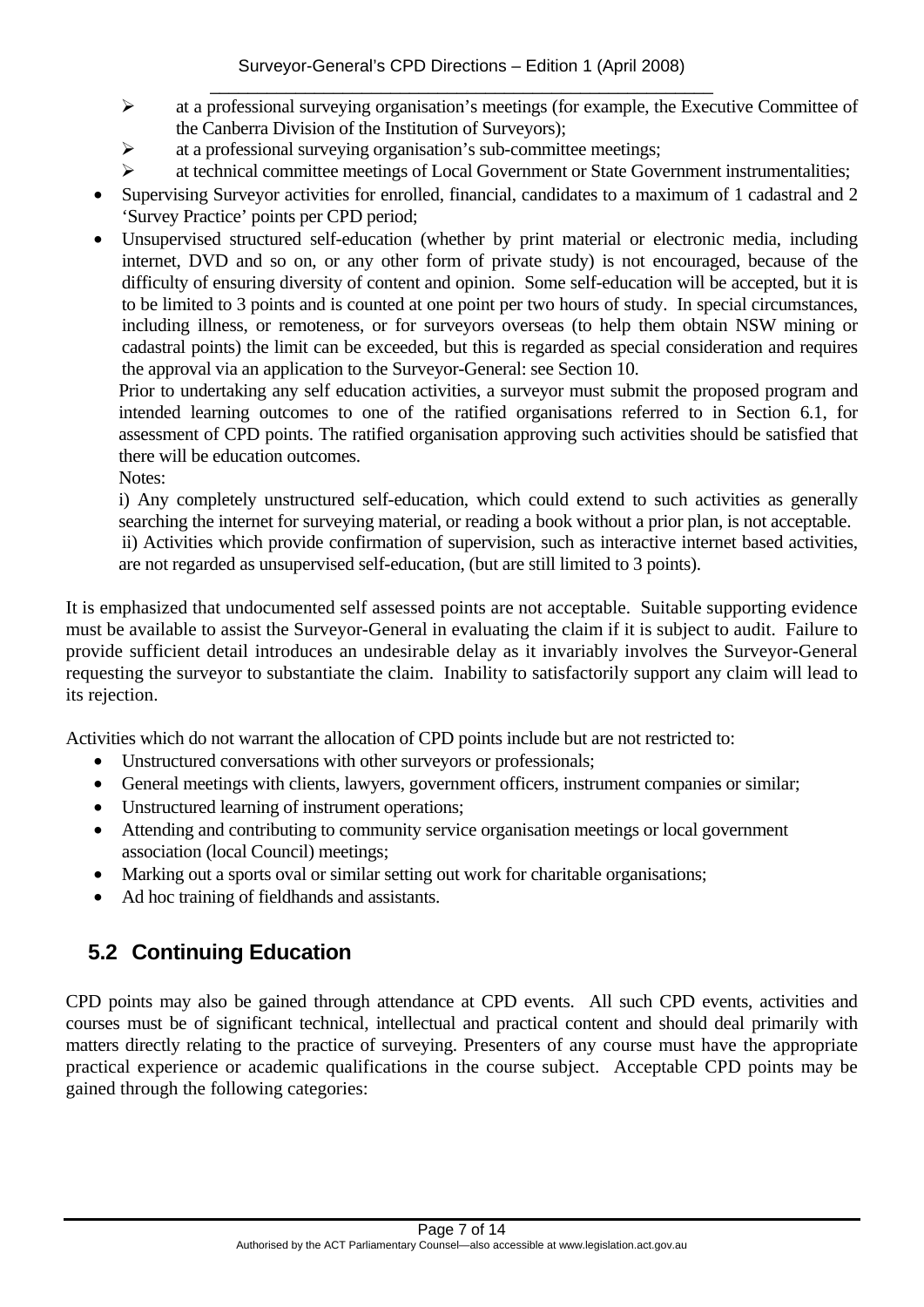<span id="page-7-0"></span>• *Conferences, Congresses and Conventions:* 

These include conferences, congresses or conventions run by professional bodies and which provide subjects of interest and education for surveyors.

• *Courses, Seminars, Workshops and Lectures:* 

Similarly, these can include those provided by a wide range of organisations including educational bodies, government departments, and private providers.

• *Institution of Surveyors (etc) Regional Group Meetings and Discussion:* 

Institution Group meetings should provide a regular opportunity for regional members to gain CPD points. Attendance at these functions is highly recommended.

• *Development Activities:* 

It is recommended that a surveyor submit the proposed program to an organisation ratified by the Board for assessment of CPD points prior to undertaking the activity. Supporting information must outline the content, duration and proposed learning outcomes of the program. Surveyors must ensure they receive a record of attendance as proof of completion of the activity. Such activities include:

• *Structured in-house learning.* 

This type of CPD activity is presented by in-house experts and is common in larger enterprises. It may also be a joint activity conducted by a number of smaller enterprises.

- *Structured learning external provider.*  These would be similar to structured in-house learning except the provider is external to the enterprise.
- *Tertiary Courses:*

These are specific education courses delivered by accredited adult vocational, Registered Training Organisation, technical colleges or university institutions.

• *Research and Writing of Technical Publications and Presentation of Technical Paper:*  This would include preparation of papers published in seminar papers or professional journals.

### **6 CPD Compliance**

#### **6.1 Assessment of CPD Points**

**Surveyors with joint ACT/NSW registration will be assessed and potentially audited by the Board in accordance with Section 6.1 of the Board CPD Determination. Surveyors registered within ACT but not NSW will be assessed and audited by the Surveyor-General as detailed below.** 

Subject to their formal ratification by the Board, organisations may:

• assign CPD points to their own activities;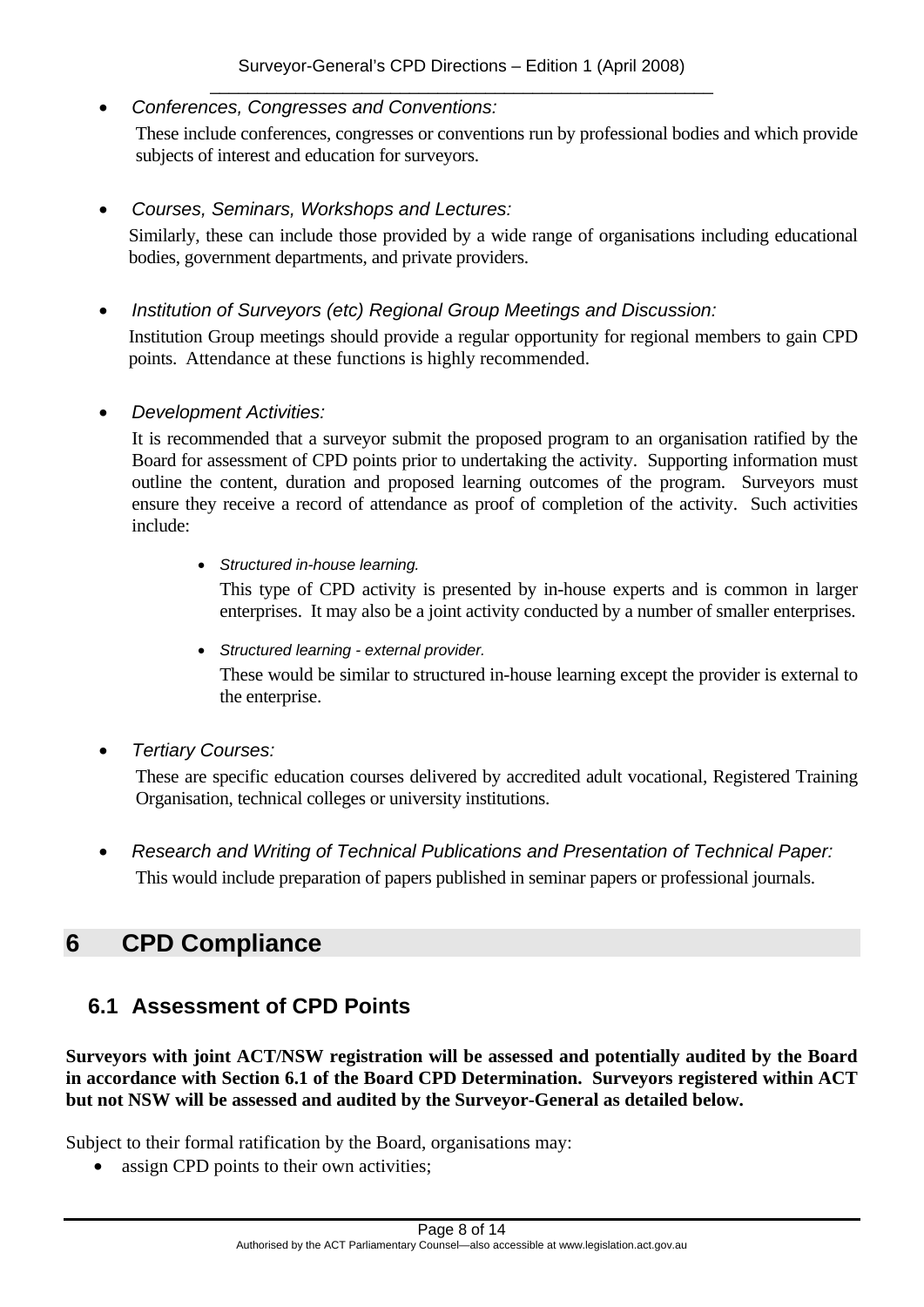- <span id="page-8-0"></span>• assess any activities of other organisations, except other ratified organisations, and assign CPD points accordingly;
- at their discretion, assess any other activities of a surveyor, whether a member or a non-member, and assign CPD points accordingly.

Note: to ensure consistency between the ACT and NSW, only the Board can formally ratify organisations as described above.

An organisation ratified by the Board for the assessment of activities and the assignment of CPD points shall not assess the activities of another organisation ratified by the Board but shall accept the assessment made by that other organisation of its own activities.

When assigning CPD points, a ratified organisation when relevant can identify "Survey Practice" points as "Infrastructure and Engineering" or "Environment & Planning". This breakdown is to enable an individual to demonstrate CPD in these areas for other interested parties such as Councils. CPD in either "Infrastructure and Engineering" or "Environment & Planning" is not mandatory.

The Board shall establish a CPD Committee with representation from organisations ratified by the Board for the assessment of activities and the assignment of CPD points. This Committee shall meet regularly, with a particular focus on the assessment of activities by other organisations that are not ratified by the Board. In the event of a dispute in the assignment of CPD points between organisations ratified by the Board, the Board (for jointly registered surveyors) or the Surveyor-General (for ACT only registered surveyors) shall be the final arbiter.

The five ratified organizations are:

- Institution of Surveyors NSW.
- Association of Consulting Surveyors NSW,
- Australian Institute of Mine Surveyors Limited,
- University of Newcastle and
- Surveying and Spatial Sciences Institute (ACT Division)

#### **6.2 Certification**

Surveyors are required to certify, as part of their registration renewal, that they comply with these directions for renewal of registration. The surveyor's certification shall certify that the required number of CPD points, in the required categories, has been obtained during the relevant CPD period.

#### **6.3 CPD Compliance Certificate**

Organisations ratified by the Board from time to time may issue Certificates of CPD Compliance to surveyors who meet CPD compliance requirements. The Surveyor-General will accept this Certificate as sufficient and absolute proof of a surveyor's compliance with CPD requirements within the specified period.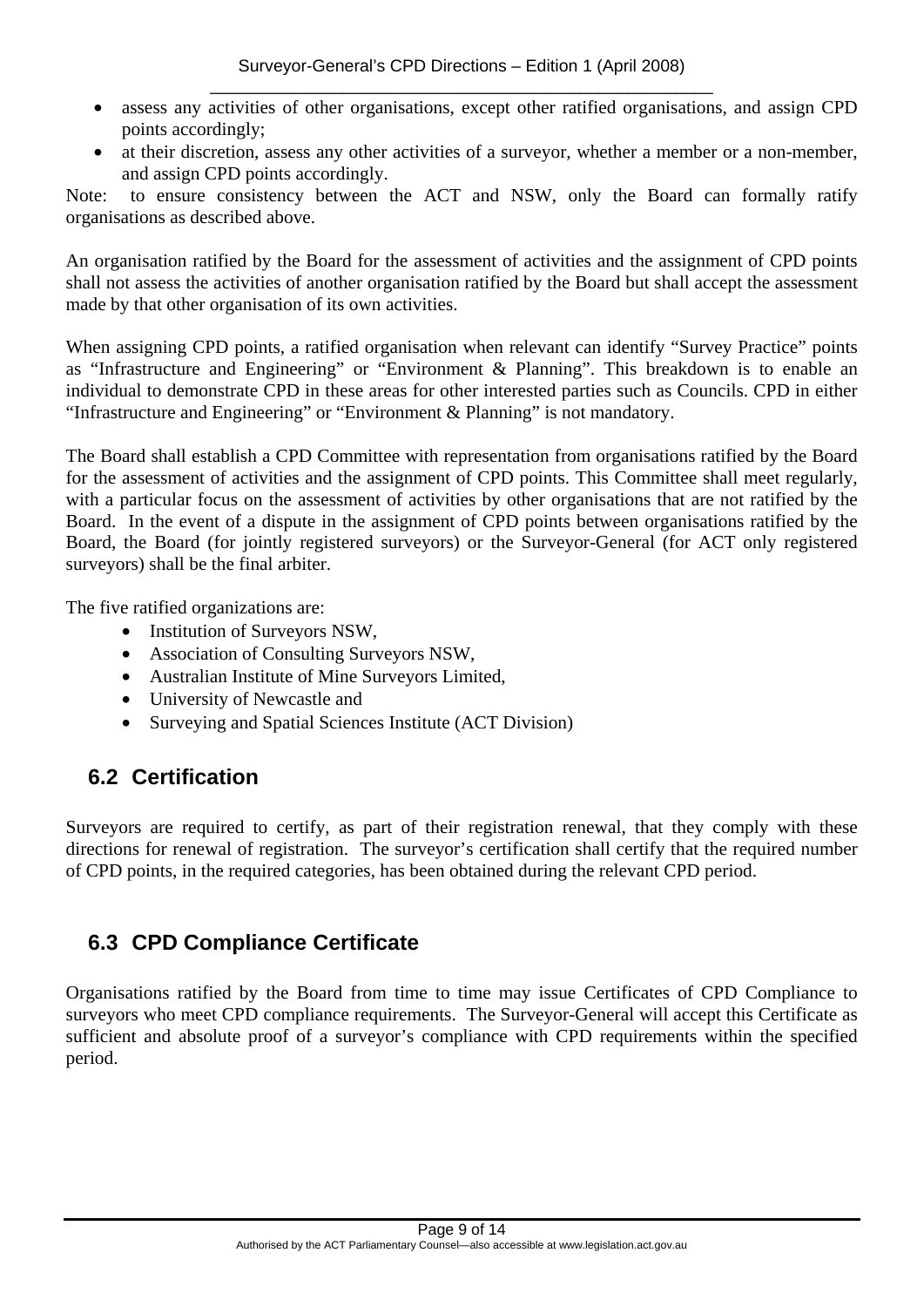## <span id="page-9-0"></span>**7 Audit**

#### **Surveyors with joint ACT/NSW registration will be audited by the NSW Board in accordance with Section 7 of the Board's CPD Determination. Surveyors registered within ACT but not NSW will be audited by the Surveyor-General as follows.**

The Surveyor-General shall audit approximately 20% of surveyors each year. The Surveyor-General funds this audit. Although this audit is nominally of a random nature, the Surveyor-General reserves the right to audit members of the surveying profession to the extent where the Surveyor-General is satisfied that the objectives of these directions and the requirements of Territory legislation have been met.

*Audit notices will be sent to the selected surveyors prior to the end of an audit year. As the audit is a proof of CPD compliance, the results of the audit for each surveyor shall be recorded in the register.* 

Surveyors selected for audit are required to provide documentary evidence to support that they have met the Surveyor-General's CPD requirements. An example of documentary evidence would be a CPD certificate issued by an organisation ratified by the Board. Surveyors who fail to demonstrate compliance with these directions shall be subject to disciplinary action under Division 3.3 of the Surveyors Act 2007 (ACT) Surveyor-General.

*The Audit Record of a surveyor will be considered before re-enrolment each year and if it is unsatisfactory special conditions may be imposed. These conditions may include attendance at selected CPD activities, an interview, or an examination.* 

#### **7.1 Restoration**

Restoration of ACT registration involves those surveyors who were previously registered but have been removed from the register either through personal choice or by the Surveyor-General (for example, non payment of fees, disciplinary action or non compliance with the CPD requirements).

The initial re-enrolment of a surveyor applying for restoration will not require any certification of previously acquired CPD points unless the surveyor had been subject to an audit in the year of his/her removal. If the surveyor had been subject to an audit, the surveyor should then supply that information which would normally be required. Any shortfall in CPD points may then be required to be completed in the following CPD year. The surveyor would be subject to an audit on their next re-registration.

When a surveyor is removed from the ACT and/or NSW Register of Surveyors for non compliance with the CPD Policy the surveyor cannot apply for restoration until such time as satisfactory evidence of compliance for his/her failed CPD audit year is made available to the Board or ACT Surveyor-General. Once the surveyor has been restored his or her CPD requirements for the current CPD year would only be for the period that they were actually registered and not for the period of their removal.

For all other restorations the following requirements will be imposed and the surveyor will be audited on their next re-registration

*The CPD requirements for a surveyor who has enrolled part way through a CPD year will be as follows: If there is 9 months or more to run Full CPD points.* 

 *3 months or less to run three specialist points.* 

 *6 to 9 months to run 9 points including the three specialist points 3 to 6 months to run 6 points including the three specialist points*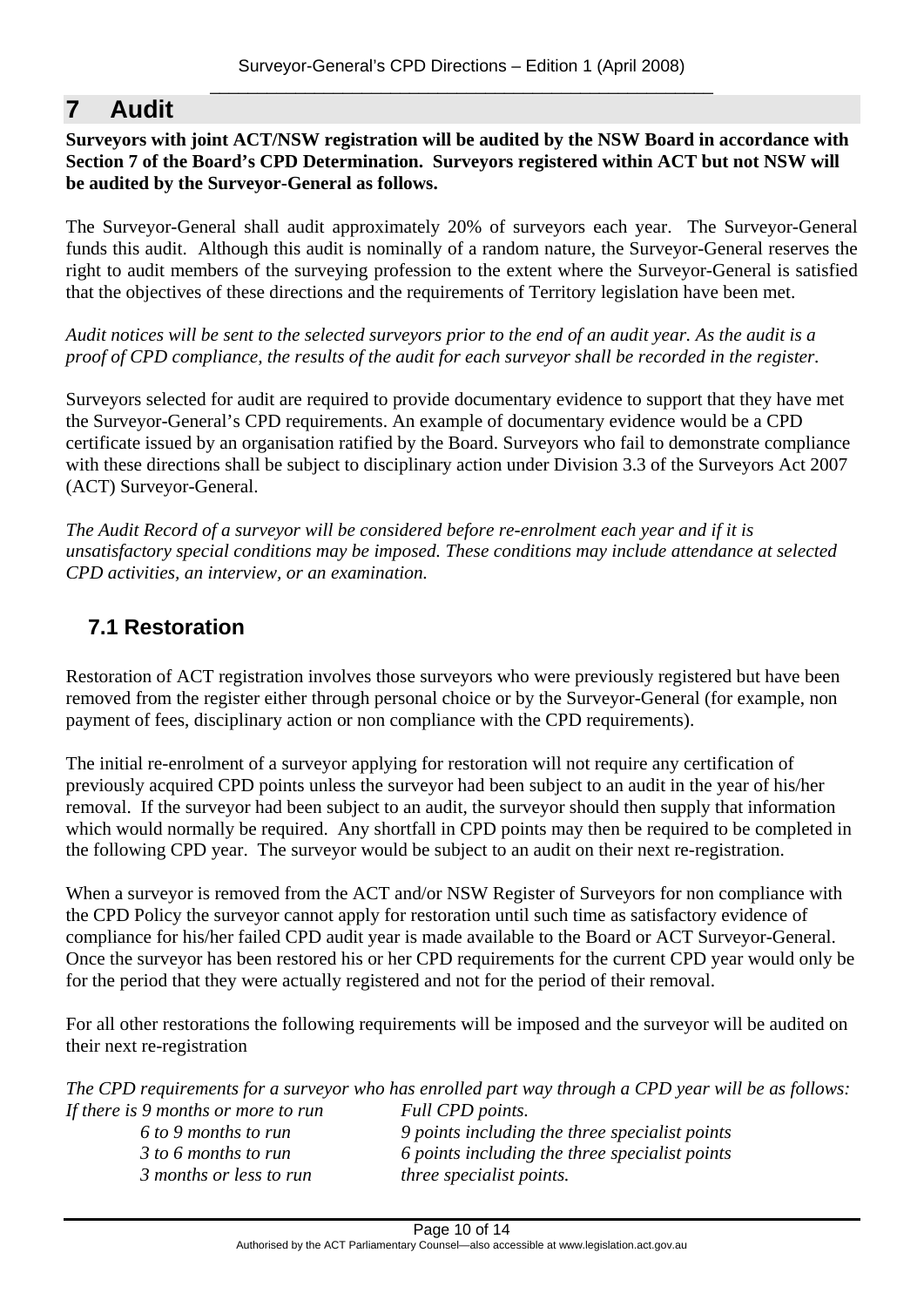<span id="page-10-0"></span>*If there are six months or less to run, any shortage of CPD in the year of enrolment can be acquired as additional points in the following year.* 

Surveyors who were financial the previous year and missed the 31 August deadline and are therefore required to apply for restoration will still be required to comply with the CPD requirements.

The Board may audit those organisations ratified by the Board for the assessment of activities and the assignment of CPD points. This is to provide quality assurance that the process is under control and there is no bias in the assessment procedures between different organisations.

### **8 Initial registration**

The initial New South Wales registration process recognised by the Board, which includes the successful completion of a Professional Training Agreement or the Board's examinations, is construed to satisfy the Board's CPD requirements for that particular CPD period. This means that surveyors achieving initial registration by these methods during a particular CPD period are exempt from the CPD requirements of NSW and the ACT for the remainder of that period.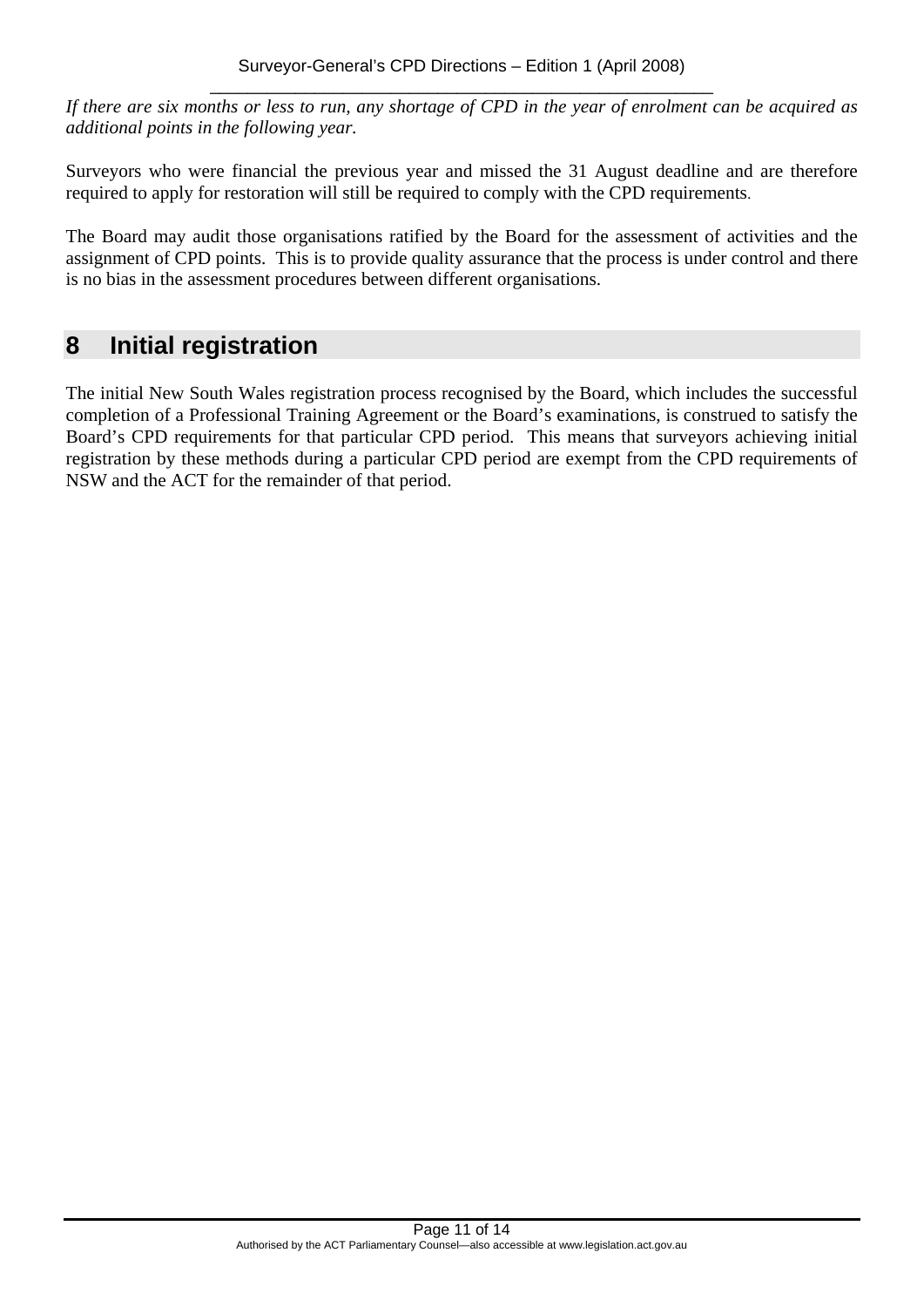### <span id="page-11-0"></span>**9 Reciprocity**

The ACT Surveyor-General is committed to the maintenance of reciprocity between the various jurisdictions in Australia. If an accredited surveyor from another jurisdiction applies to practise in the ACT the Surveyor-General will register that person in accordance with the provisions of the Mutual Recognition Act, 1993 (Commonwealth) irrespective of any deficiency in CPD points held at that time.

However, the Surveyor-General shall require all CPD requirements to be satisfied upon renewal of registration. If the reciprocal registration becomes effective so late in the current CPD period that insufficient time is available to accumulate the required points, the surveyor must apply to the Surveyor-General for an extension of time so that the necessary points may be gained. The application procedure for an extension of time is contained in the next Section of this Determination. In any case the registration process must be completed before 31 August.

# **10 Exemption or Extension of Time**

**Surveyors with joint ACT/NSW registration can appeal to the NSW Board for an exemption or extension of time in accordance with Section 10 of the Board's CPD Determination. Surveyors registered within ACT but not NSW can appeal to the Surveyor-General for an exemption or extension of time as detailed below:**

Occasionally individual surveyors may indicate to the Surveyor-General that they are unable to satisfy the CPD requirements within the specified period. The Surveyor-General will consider any genuine extenuating circumstances on its merits, especially where a surveyor has experienced justifiable and genuine hardship.

#### **10.1 Exemptions**

The Surveyor-General may exempt a surveyor from compliance with all or part of the annual CPD requirements on any compelling grounds that may be considered just. Any such exemption would apply only for the current period and conditions may be imposed. For example, a surveyor may have a temporary exemption from compliance with CPD requirements for registration on the basis of absence from practice while on extended parenting leave. Applications for exemption must be submitted to the Surveyor-General for approval. CPD points may be required, after the expiry of the exemption period, at the Surveyor-General's discretion and an extension of time may be allowed to enable the surveyor to achieve the required CPD points.

However, some applications for exemption, commonly based on pressure of business or geographical location, appear to demonstrate a lack of commitment to both CPD principles and the standards expected of professional surveyors in the modern commercial and competitive environment. These applications are not viewed sympathetically.

#### **10.2 Conditional Compliance**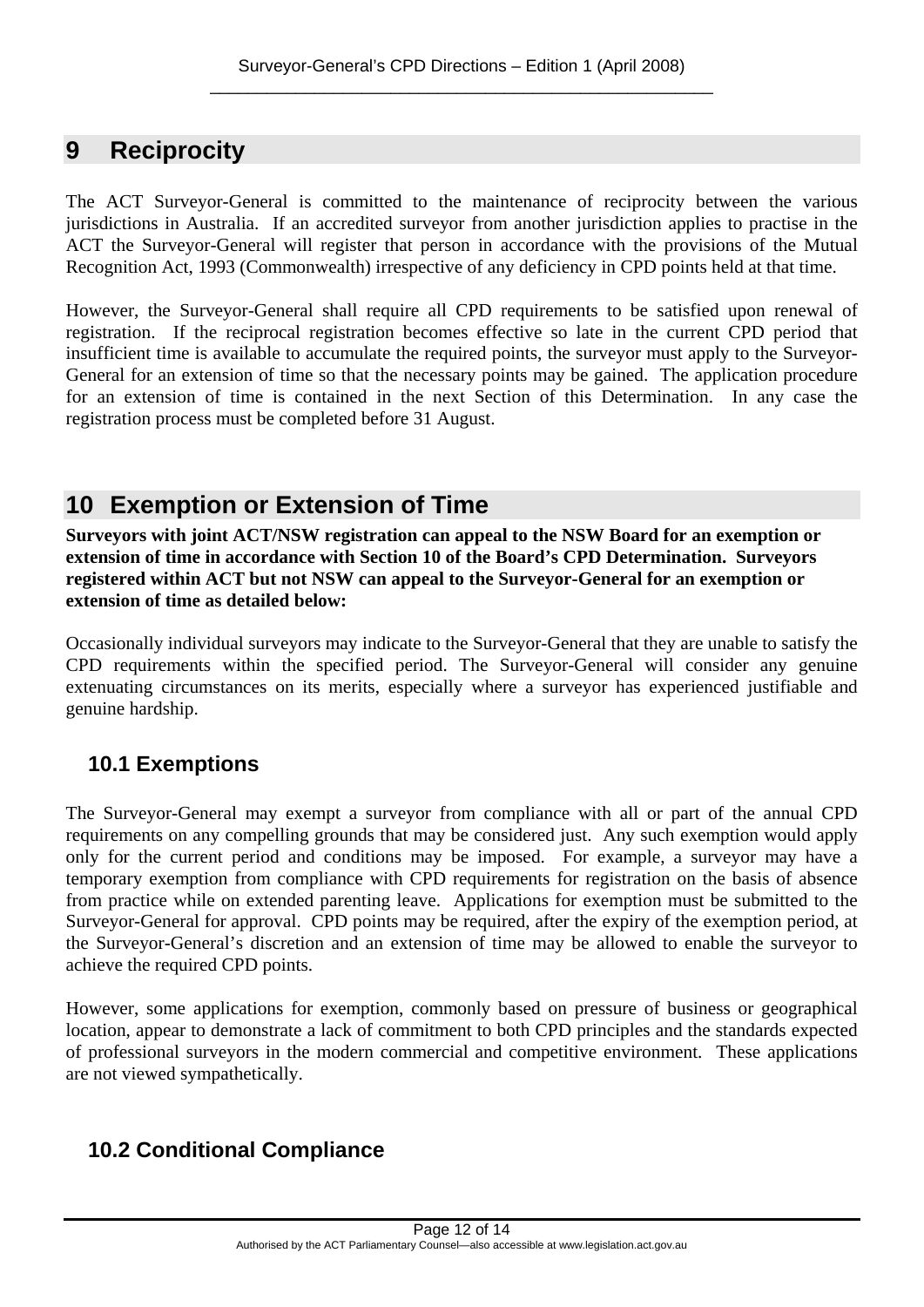<span id="page-12-0"></span>The Surveyor-General may grant a surveyor a conditional compliance, for part of the annual CPD requirements on any compelling grounds that the Surveyor-General may consider just. Any such conditional compliance would apply only for the current period and conditions are imposed. The surveyor will be required to gain the shortfall of points within the next CPD period and will be audited upon renewal. Applications for conditional compliance must be submitted to the Surveyor-General for approval

Applications for exemption from full or part compliance with the CPD requirements within the relevant period, or requests for an extension of time, must be received by the ACT Surveyor-General no later than 31 July. Applications must be in writing and accompanied by any supporting material that will enable the Surveyor-General to make an informed decision. Subject to the right of appeal detailed in Section 12 of this Determination, a surveyor whose application for either exemption or an extension of time is rejected by the Surveyor-General and who has not achieved the required number of CPD points will be considered to have breached Section 26(1)(e) of the Act and may be subject to disciplinary actions in accordance with Division 3.3 of the Act.

Organisations ratified by the Board for the assessment of activities and the assignment of CPD points are not permitted to provide an extension of time for surveyors to complete their CPD requirements, nor can these organisations exempt a surveyor from complying with the these CPD requirements, either in part or in full.

It is strongly emphasized that the relevant CPD period ends on 30 June and the required CPD points should have been achieved by this date. If an extension of time has been granted any points earned after 30 June within the extension period to cover a deficiency in the previous period cannot be used again in the following CPD year.

### **11 Surveyors Overseas**

**Surveyors with joint ACT/NSW registration working, or intending to work overseas are encouraged to approach the Board in accordance with Section 11 of the Board's CPD Determination. Surveyors registered within ACT but not NSW working or intending to work overseas are encouraged to contact the Surveyor-General as detailed below:**

The Surveyor-General encourages registered surveyors who are absent from Australia for an extended period to contact the Surveyor-General prior to their departure, to discuss the requirements regarding retention of their registration whilst they are overseas. The Surveyor-General can also provide advice regarding restoration to the register on return to Australia, should a surveyor's registration lapse whilst overseas.

Each application for exemption on the grounds of overseas work or travel will be considered by the Surveyor-General with regard to the particular circumstances.

General directions to assist surveyors to satisfy CPD requirements whilst overseas have been developed. Further to Section 5 of these directions, CPD points can usually be accumulated by various methods such as:

- maintaining membership of an ACT based professional surveying organisation;
- providing evidence of competence in local professional practice to the relevant extent;
- contact with surveyors and allied professionals and attendance at appropriate congresses, meetings, seminars and discussion groups;
- reading any available Australian or overseas publications, journals, technical bulletins etc. with the intention of maintaining contact with professional activities in Australia and overseas;